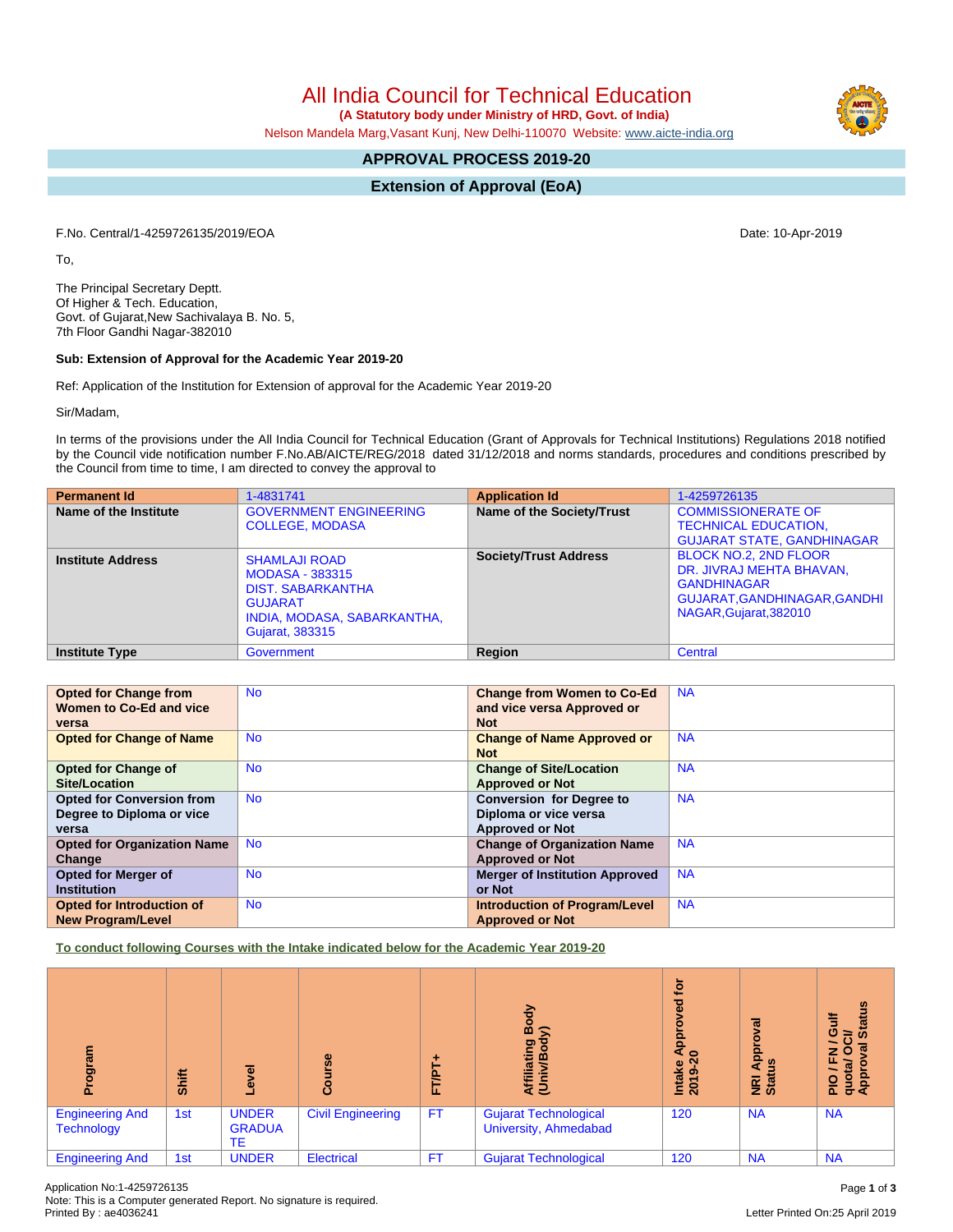| <b>Technology</b>                           |                 | <b>GRADUA</b><br>TE                 | Engineering                                                 |           | University, Ahmedabad                                 |     |           |           |
|---------------------------------------------|-----------------|-------------------------------------|-------------------------------------------------------------|-----------|-------------------------------------------------------|-----|-----------|-----------|
| <b>Engineering And</b><br><b>Technology</b> | 1st             | <b>UNDER</b><br><b>GRADUA</b><br>TE | <b>Mechanical</b><br>Engineering                            | <b>FT</b> | <b>Gujarat Technological</b><br>University, Ahmedabad | 120 | <b>NA</b> | <b>NA</b> |
| <b>Engineering And</b><br><b>Technology</b> | 1st             | <b>UNDER</b><br><b>GRADUA</b><br>TE | Electronics &<br>Communication<br>Engg                      | <b>FT</b> | <b>Gujarat Technological</b><br>University, Ahmedabad | 120 | <b>NA</b> | <b>NA</b> |
| <b>Engineering And</b><br><b>Technology</b> | 1st             | <b>UNDER</b><br><b>GRADUA</b><br>TE | Information<br><b>Technology</b>                            | <b>FT</b> | <b>Gujarat Technological</b><br>University, Ahmedabad | 120 | <b>NA</b> | <b>NA</b> |
| <b>Engineering And</b><br><b>Technology</b> | 1st             | <b>UNDER</b><br><b>GRADUA</b><br>TE | Computer<br>Engineering                                     | <b>FT</b> | <b>Gujarat Technological</b><br>University, Ahmedabad | 120 | <b>NA</b> | <b>NA</b> |
| <b>Engineering And</b><br><b>Technology</b> | 1st             | <b>UNDER</b><br><b>GRADUA</b><br>TE | Automobile<br>Engineering                                   | <b>FT</b> | <b>Gujarat Technological</b><br>University, Ahmedabad | 120 | <b>NA</b> | <b>NA</b> |
| <b>Engineering And</b><br><b>Technology</b> | 1 <sub>st</sub> | <b>POST</b><br><b>GRADUA</b><br>TE  | <b>Civil Engineering</b><br>(Transportation<br>Engineering) | <b>FT</b> | <b>Gujarat Technological</b><br>University, Ahmedabad | 18  | <b>NA</b> | <b>NA</b> |
| <b>Engineering And</b><br><b>Technology</b> | 1st             | <b>POST</b><br><b>GRADUA</b><br>ТE  | Computer<br><b>Engineering</b> (Softw<br>are Engineering)   | <b>FT</b> | <b>Gujarat Technological</b><br>University, Ahmedabad | 18  | <b>NA</b> | <b>NA</b> |

+FT –Full Time,PT-Part Time

| Deficiencies Noted based on Self Disclosure |                   |  |  |  |  |
|---------------------------------------------|-------------------|--|--|--|--|
| <b>Particulars</b>                          | <b>Deficiency</b> |  |  |  |  |
| <b>Other Facilities Deficiency</b>          |                   |  |  |  |  |
| Mandatory internship policy for students    | Yes               |  |  |  |  |
| <b>Faculty Deficiency</b>                   | <b>Yes</b>        |  |  |  |  |
| <b>Computational Facilities</b>             |                   |  |  |  |  |
| PCs to Student ratio                        | Yes               |  |  |  |  |
| <b>Library Facilities</b>                   |                   |  |  |  |  |
| Volumes                                     | Yes               |  |  |  |  |
| Journals                                    | Yes               |  |  |  |  |
| MultiMediaPC                                | Yes               |  |  |  |  |
|                                             |                   |  |  |  |  |

**\***Please refer Deficiency Report for details

**GOVERNMENT ENGINEERING COLLEGE, MODASA** is hereby informed to submit the compliance of the deficiencies mentioned above to the Regional Office within a period of **6 months** from the date of issuance of this letter failing which the council shall initiate strict action as defined in Approval Process Handbook 2019-20 during the subsequent Academic Year.

In case of any differences in content in this Computer generated Extension of Approval Letter, the content/information as approved by the Executive Council / General Council as available on the record of AICTE shall be final and binding.

Strict compliance of Anti-Ragging Regulation: - Approval is subject to strict compliance of provisions made in AICTE Regulation notified vide F. No. 37- 3/Legal/AICTE/2009 dated July 1, 2009 for Prevention and Prohibition of Ragging in Technical Institutions. In case Institution fails to take adequate steps to Prevent Ragging or fails to act in accordance with AICTE Regulation or fails to punish perpetrators or incidents of Ragging, it will be liable to take any action as defined under clause 9(4) of the said Regulation.

#### **It is mandatory to comply all the essential requirements as given in APH 2019-20(appendix 6)**

NOTE: If the State Government / UT / DTE / DME has a reservation policy for admission in Technical Education Institutes and the same is applicable to Private & Self-financing Technical Institutions, then the State Government / UT/ DTE / DME shall ensure that 10 % of Reservation for EWS would be operational from the Academic year 2019-20 without affecting the percentage reservations of SC/ST/OBC/General . However, this would not be applicable in the case of Minority Institutions referred to the clause (1) of Article 30 of **Constitution of India.**